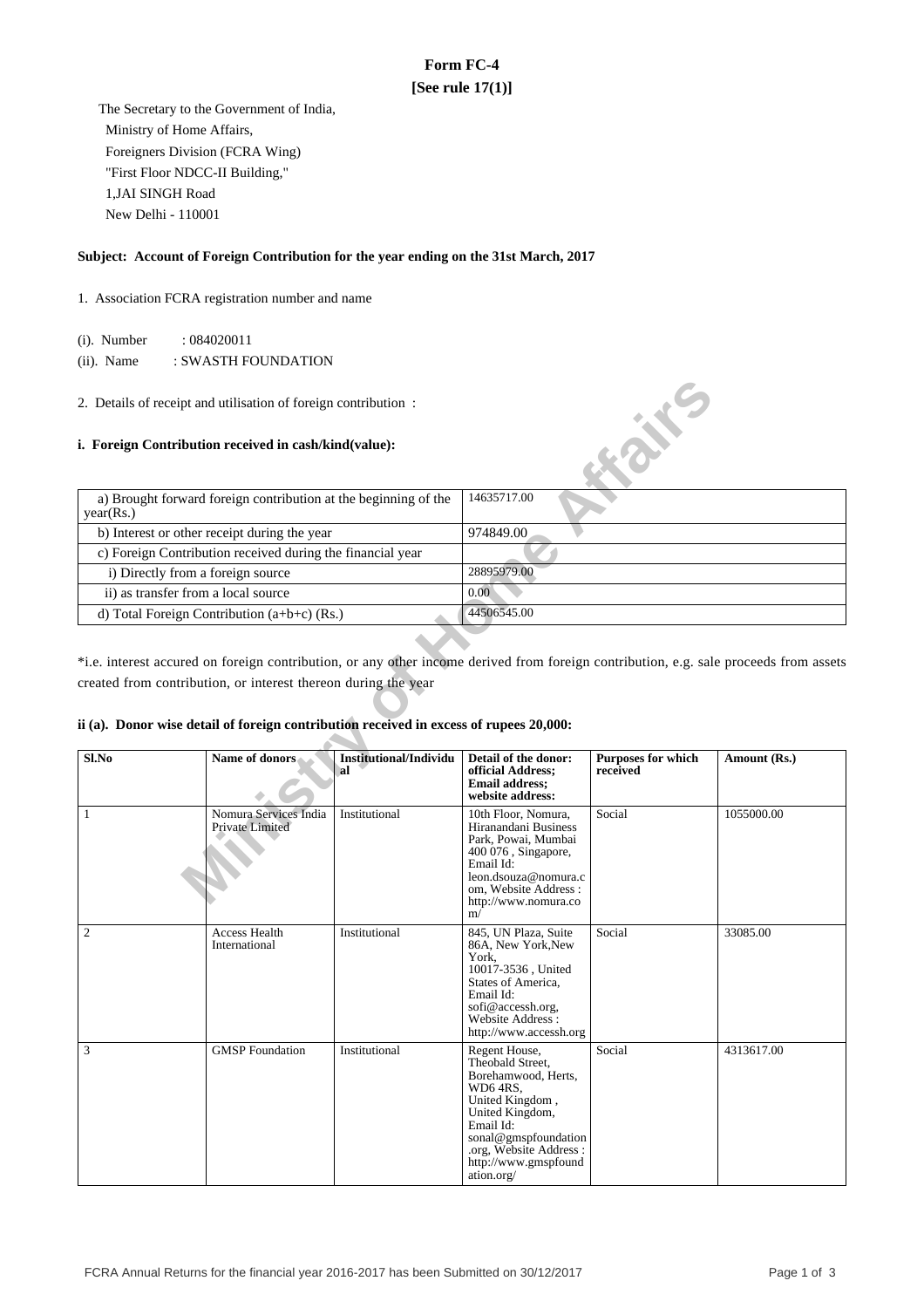| Sl.No          | Name of donors                                                  | Institutional/Individu<br>al | Detail of the donor:<br>official Address;<br><b>Email address:</b><br>website address:                                                                                             | <b>Purposes for which</b><br>received | Amount (Rs.) |
|----------------|-----------------------------------------------------------------|------------------------------|------------------------------------------------------------------------------------------------------------------------------------------------------------------------------------|---------------------------------------|--------------|
| $\overline{4}$ | Give To Asia                                                    | Institutional                | 340 Pine Street, Suite<br>501, San Francisco, CA<br>94104, United States<br>of America, Email Id:<br>programs@give2asia.or<br>g. Website Address :<br>http://www.give2asia.o<br>rg | Social                                | 9959807.00   |
| 5              | <b>United States Agency</b><br>for International<br>Development | Institutional                | 1300, Pennsylvania<br>Avenue, NW,<br>Washington, DC 20523<br>, United States of<br>America, Email Id:<br>ariehm@usaid.gov,<br>Website Address:<br>https://www.usaid.gov/           | Social                                | 13534470.00  |

(b). Cumulative purpose-wise amount of all foreign contribution donation received :

| Sl.No | Purpose                 | `moun.                       |
|-------|-------------------------|------------------------------|
|       | $\sim$<br>. .<br>Social | $\alpha$<br>$\Omega$<br>7.VU |

| Sl.No                                                                                     | <b>Purpose</b> |                                                                               | <b>Amount</b>                                                                                                                                                                                                                                           |
|-------------------------------------------------------------------------------------------|----------------|-------------------------------------------------------------------------------|---------------------------------------------------------------------------------------------------------------------------------------------------------------------------------------------------------------------------------------------------------|
| Social<br>1                                                                               |                |                                                                               | 28895979.00                                                                                                                                                                                                                                             |
| (iii). Details of Utilization of foreign contribution:                                    |                |                                                                               |                                                                                                                                                                                                                                                         |
| a. Total Utilization* for projects as per aims and<br>objectives of the association (Rs.) |                | 18425136.00                                                                   |                                                                                                                                                                                                                                                         |
| b. Total Administrative Exprenses as provided in Rule<br>5, FCRA 2011 (Rs.)               |                | 14318704.00                                                                   |                                                                                                                                                                                                                                                         |
| c. Total invested in term deposits(Rs.)                                                   |                | 0.00                                                                          |                                                                                                                                                                                                                                                         |
| Total Purchase of fresh assets(Rs.)                                                       |                | 0.00                                                                          |                                                                                                                                                                                                                                                         |
| Total utilization in the year(Rs.) $(a+b+c+d)$                                            |                | 32743840.00                                                                   |                                                                                                                                                                                                                                                         |
| (A) the soverignty and integrity of india; or.                                            |                | (B) the security, strategic, scientific or echnomic interest of the state; or | * It is affirmed that the utilisation of foreign contribution is not in contravention of the provisions contained in prov<br>Section $12(4)(f)$ of the Act which states that the acceptance of foreign contribution is not likely to affect prejudicall |
| (C) the public interest; or<br>(D) freedom or fairness of election to any legistature; or |                |                                                                               |                                                                                                                                                                                                                                                         |
| (E) friendly relations with any foreign state; or                                         |                |                                                                               |                                                                                                                                                                                                                                                         |
|                                                                                           |                |                                                                               | $\sum$ boundary between validing varied easiel linewitte or valerand groups eastes or communities                                                                                                                                                       |

\* It is affirmed that the utilisation of foreign contribution is not in contravention of the provisions contained in proviso to Sction 9(e) and Section 12(4)(f) of the Act which states that the acceptance of foreign contribution is not likely to affect prejudically.

(F) harmony between religious, racial, social, lingusitic or relgional groups, castes or communities

| iv. Balance of unutilized foreign contribution, in<br>$\cosh/bank$ , at the end of the year(Rs.): | 12993830.00 |
|---------------------------------------------------------------------------------------------------|-------------|
| v. Total number of foreigner working (salaried/in                                                 | 0.00        |
| honorary capacity.                                                                                |             |

3. (a) Details of designated Fc bank account for receipt of Foreign Contribution ( As on 31st March of the year ending):

| Sl.No | <b>Name of Bank</b> | <b>Branch Address</b> (With<br>pincode)                                                                        | <b>IFSC Code</b> | <b>Account No</b> |
|-------|---------------------|----------------------------------------------------------------------------------------------------------------|------------------|-------------------|
|       | State Bank of India | B-2, 1st Floor Shagun Mall<br>Film city Road, Goregaon E<br>, Mumbai -400065, Mumbai, l<br>Maharashtra, Mumbai | SBIN0006055      | XXXXXXX3737       |

3. (b) Details of all utilization bank accounts for utilization of Foregin Contribution (As on 31st March of the year ending)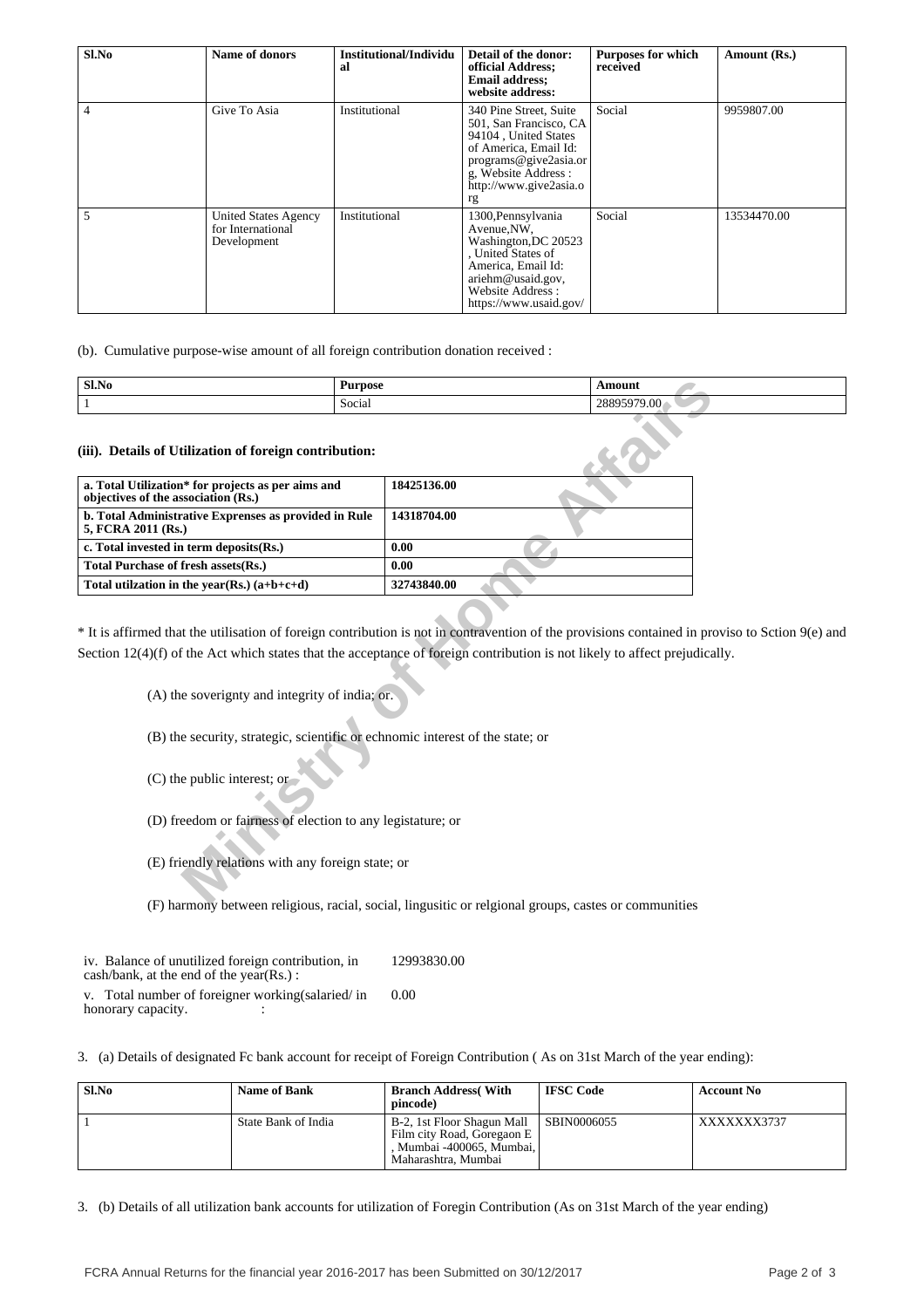| Sl.No | <b>Name of Bank</b> | <b>Branch Address</b> (With<br>pincode)                                                                         | <b>IFSC Code</b> | <b>Account No</b> |
|-------|---------------------|-----------------------------------------------------------------------------------------------------------------|------------------|-------------------|
|       | State Bank of India | B-2, 1st Floor Shagun Mall<br>Film city Road, Goregaon E<br>. Mumbai -400065.<br>MUMBAI, Maharashtra.<br>Mumbai | SBIN0006055      | XXXXXXX1215       |

#### **Declaration**

 **I hereby declare that the above particulars furnished by me are true and correct**

**I also affirm that the receipt of foreign contribution and its utilization have not been violative of any of the provisions of the Foreign Contribution (Regulation) Act, 2010, rules, notifications/ orders issued there under from time to time and the foreign contribution was utilized for the purpose(s) for which the association was granted registration/ prior permission by the Central Government.**

**Ministry of Home Affairs** Signature of the Cheif Functionary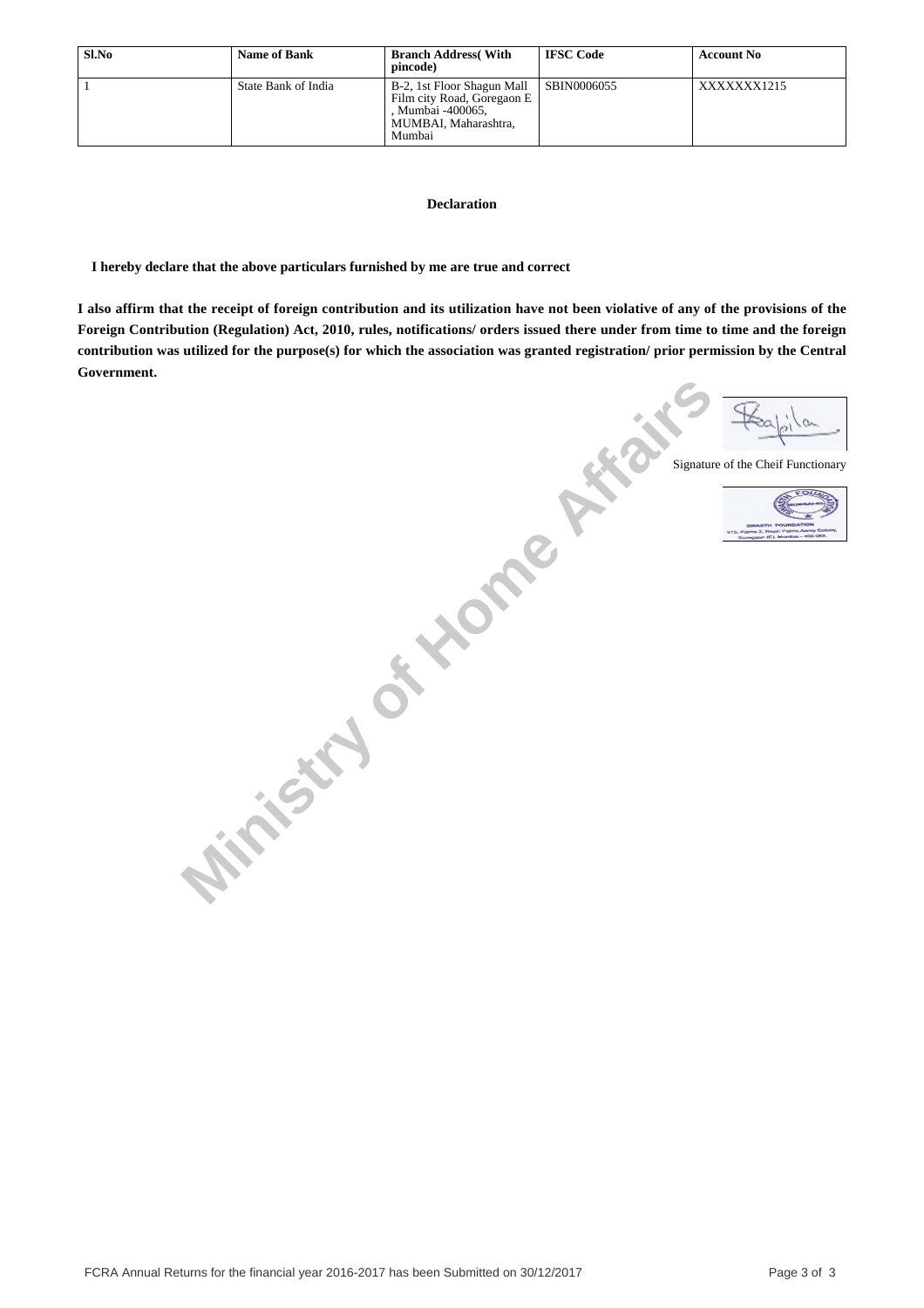#### **SWASTH FOUNDATION** FCRA Income & Expenditure Account for the year ended 31.03.2017 (FCRA Registration No. 084020011 dt. 15.09.2015)

|                                |               |                   |                                                    |               | (Amount in Rs.) |
|--------------------------------|---------------|-------------------|----------------------------------------------------|---------------|-----------------|
| <b>EXPENDITURE</b>             | <b>AMOUNT</b> | <b>AMOUNT</b>     | <b>INCOME</b>                                      | <b>AMOUNT</b> | <b>AMOUNT</b>   |
| <b>Administrative Expenses</b> |               |                   |                                                    |               |                 |
| To Salaries (Administrative)   |               | 63,54,387         |                                                    |               |                 |
| To Travelling Expenses         |               | 22,946            |                                                    | $(1 - 1)$     |                 |
| To Depreciation                |               |                   | 4,87,838 By Donation                               |               | 2,30,99,611     |
| To Marketing Expenses          |               |                   | 1,14,270 By Income from other sources              |               |                 |
| To Printing and Stationery     |               |                   | 8,70,733 Bank Interest                             | 2,72,021      |                 |
| To Brokerage                   |               |                   | 53,500 Interest On FD Receivable                   | 7,02,828      | 9,74,849        |
| To Bank Charges                |               | 6,714             |                                                    |               |                 |
| To Professional Fees           |               | 2,91,886          |                                                    |               |                 |
| To Rent                        |               |                   | 51,64,030 To Deficit carried over to Balance Sheet |               | 86,69,380       |
| To Repair & Maintenance        |               | 7,80,816          |                                                    |               |                 |
| To Interest on TDS             |               | 1,769             |                                                    |               |                 |
| To Other Office Exp            |               | 1,69,815          |                                                    |               |                 |
| <b>Program Expenses</b>        |               |                   |                                                    |               |                 |
| To Depreciation                |               | 6,70,336          |                                                    |               |                 |
| To Salaries (Program)          |               | 1,35,35,477       |                                                    |               |                 |
| To Dental Lab Services         |               | 4,74,845          |                                                    |               |                 |
| To Training Expenses           |               | 9,76,827          |                                                    |               |                 |
| To Staff welfare               |               | 80,364            |                                                    |               |                 |
| To Pathlab Consumable          |               | 6,48,333          |                                                    |               |                 |
| To Pathlab Services            |               | 9,91,020          |                                                    |               |                 |
| To Dental Consumable           |               | 10,47,934         |                                                    |               |                 |
|                                |               |                   |                                                    |               |                 |
| <b>TOTAL</b>                   |               | 3,27,43,840 TOTAL |                                                    |               | 3,27,43,840     |

As per our report of even date For Pritesh Mehta & Co. Chartered Accountants Firm Registration No. 115857W  $\theta$  $\sqrt{}$ MEH<sub>7</sub> ESH (Pritesh Mehta) FIRM No. Proprietor A. Membership No. 49598 115857W 高口  $M. N<sub>O</sub>$ MUMBAI 204/9593 DATED: 22<sup>nd</sup> Septemb P

EDACCOU

a

C

**Swastfrapournuation** Diry **Trustee** 

Garima Kapila

Trustee

**Swasth Foundation**  $\hat{C}$ **Trustee** 

Sundeep Kapila Trustee

蓋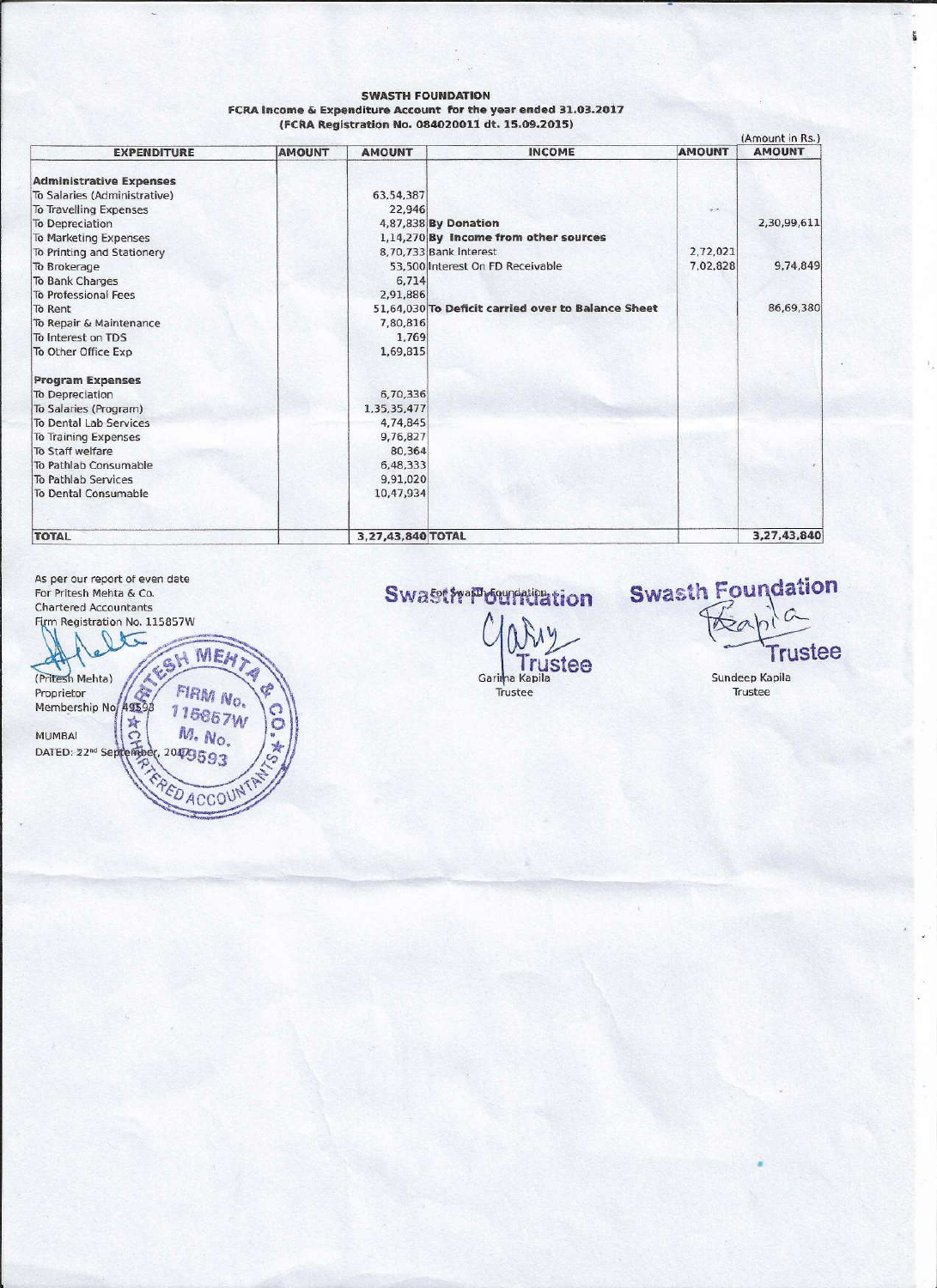#### **SWASTH FOUNDATION** FCRA BALANCE SHEET AS ON 31.03.2017 (FCRA Registration No. 084020011 dt. 15.09.2015)

|                                              |               |                   |                                             |               | (Amount in KS.) |
|----------------------------------------------|---------------|-------------------|---------------------------------------------|---------------|-----------------|
| <b>LIABILITIES</b>                           | <b>AMOUNT</b> | <b>AMOUNT</b>     | <b>ASSETS</b>                               | <b>AMOUNT</b> | <b>AMOUNT</b>   |
|                                              |               |                   | <b>Fixed Assets</b>                         |               |                 |
| <b>Other Earmarked Funds</b>                 |               |                   | Furniture & Fixture                         | 3,49,109      |                 |
| Grant from Give2Asia                         | 91,79,712     |                   | Less: Depreciation                          | 3,49,109      |                 |
| Nomura                                       |               | 91,79,712         |                                             |               |                 |
|                                              |               |                   | <b>Medical Equipment</b>                    | 6,70,336      |                 |
|                                              |               |                   | Less: Depreciation                          | 6,70,336      |                 |
| <b>Current Liabilities:</b>                  |               |                   |                                             |               |                 |
| Salaries & Contract Fees Payable             | 17,94,828     |                   | <b>IT Equipment</b>                         | 1,38,729      |                 |
| <b>TDS Payable</b>                           | 3,56,142      |                   | Less: Depreciation                          | 1,38,729      |                 |
| Professional Tax Payable                     | 13,400        |                   | <b>Advances</b>                             |               |                 |
| Provident Fund payable                       | 3,58,896      |                   | <b>Advance for Expenses</b>                 | 2,000         |                 |
| <b>Expenses Payable</b>                      | 25,621        |                   | Deposit for Clinic receivable               | 7,93,380      | 7,95,380        |
| Suppliers or Distributors Payable            | 12,65,230     | 38, 14, 118       |                                             |               |                 |
| <b>Income &amp; Expenditure Account</b>      |               |                   | <b>Investment in Fixed Deposit with SBI</b> |               | 1,00,00,000     |
| Opening Balance                              | 1,12,52,373   |                   | Interest On FD Receivable                   |               | 7,02,828        |
| Less:- Deficit from Income & Expenditure A/c | 86,69,380     | 25.82.993 Bank    |                                             |               |                 |
|                                              |               |                   | State Bank of India - Receipt Account       | 36,05,705     |                 |
|                                              |               |                   | State Bank of India - Utilisation Account   | 4,72,910      | 40,78,615       |
| <b>Total</b>                                 |               | 1,55,76,823 Total |                                             |               | 1,55,76,823     |

As per our report of even date For Pritesh Mehta & Co. **Chartered Accountants** 



# **Swasth Foundation**

ústee

rustee

£

Sundeep Kapila Trustee

**Swasth Foundation** 

Garima Kapila Trustee